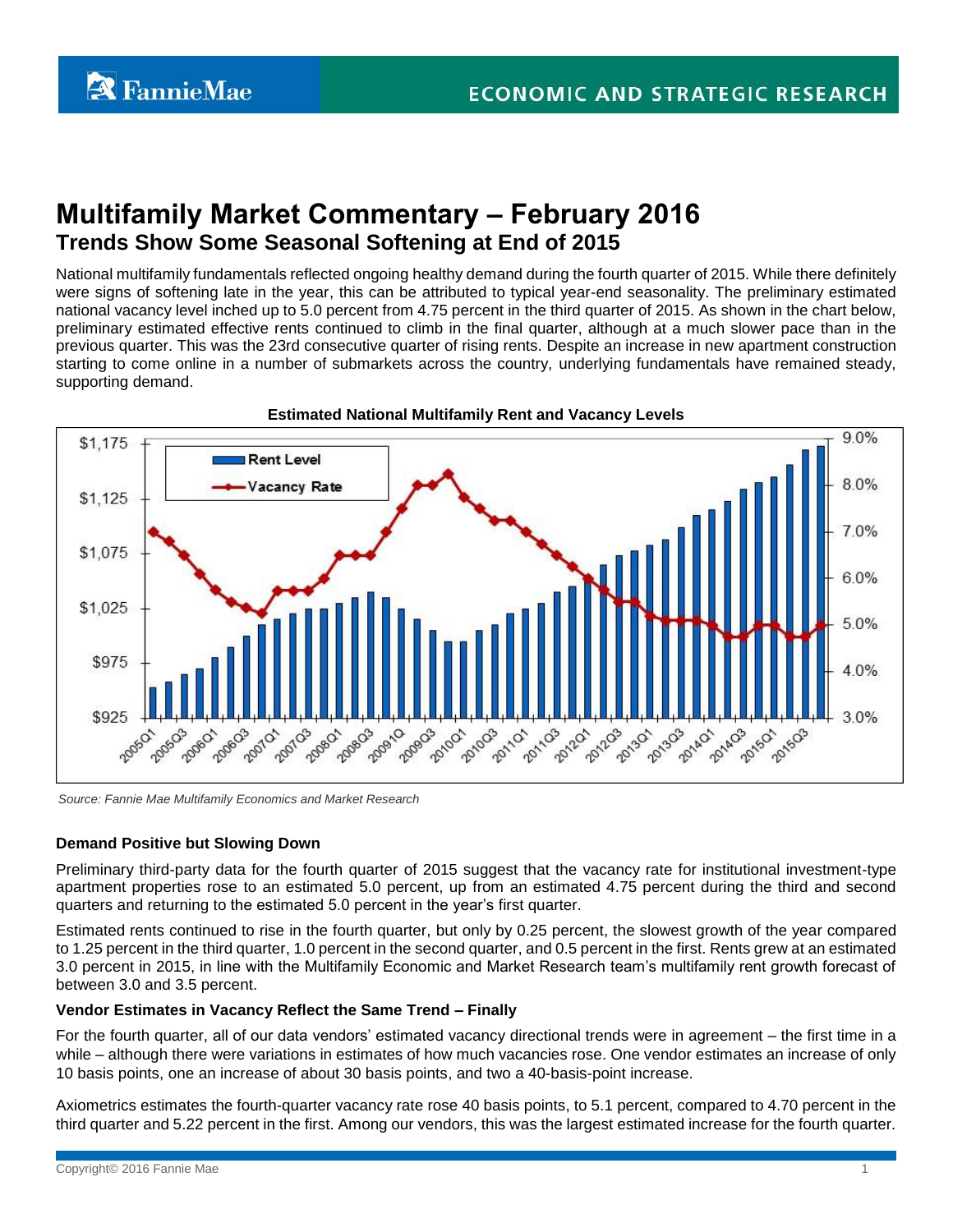CBRE Econometric Advisors estimates that vacancy levels rose about 30 basis points in the fourth quarter to 4.7 percent, up from a revised 4.3 percent in the third quarter and the same as its revised estimate of 4.7 percent for the first quarter.

Reis, Inc. estimates a 10-basis-point increase to 4.4 percent in the fourth quarter, higher than its 4.2 percent estimates for the first and second quarters. Among our vendors, this was the smallest increase in fourth-quarter vacancies.

Lastly, CoStar estimates a vacancy level of 3.9 percent, up 30 basis points from its revised estimates of 3.6 percent for the third and second quarters of 2015 and very close to its revised first-quarter estimate of 4.0 percent. This was the lowest estimated vacancy level for the final quarter of 2015.

## **Positive Net Absorption**

Reis is reporting that net absorption – the net change in occupied rental units – remained positive, if a bit slower, in fourth quarter 2015 at about 34,000 units, compared to 37,000 units in the third quarter. Net absorption rose by a revised 49,810 units in the second quarter and 33,309 units in the first. Despite an increase in new construction and supply coming online, the pace of net absorption has held firm, reflecting ongoing demand for multifamily housing nationwide. While the number of completions have slowed over the past few months, there were still an estimated 276,000 new units completed last year, according to Dodge Data & Analytics construction pipeline data. This is well above Reis' estimated absorption rate of 165,000 units for 2015 but in balance when factoring in typical annual obsolescence of about 120,000 units.

## **Rent Growth Slips in 4Q2015**

Multifamily rent growth tends to slow, or even turn negative, during the last quarter of the year due to seasonal factors. Indeed, two of the data vendors estimate that rent growth turned negative during the fourth quarter of 2015. Axiometrics estimates that effective rent growth declined by 0.46 percent in the fourth quarter from the third quarter, although the yearover-year effective rent growth rate was a very solid 4.59 percent. CBRE Econometric Advisors, while estimating an even larger quarter-over-quarter decline, estimates year-over-year growth of 4.6 percent, almost the same as Axiometrics' estimate. CoStar estimates essentially no change (-0.1 percent) during fourth quarter 2015, but estimates robust year-overyear rent growth of 6.0 percent. Reis is the contrarian, estimating an increase of just 0.80 percent for the fourth quarter of 2015, but it estimates a 4.5 percent rent increase for all of 2015, in line with some of the other vendors. The Multifamily Economics and Market Research team estimates only 3.0 percent rent growth for 2015, but it tries to include all classes of multifamily properties, including class B and C. The team's estimate of 0.25 percent growth for the fourth quarter of 2015 falls between the estimates of Reis and CoStar, both of which have data on a larger number of rental units than the other vendors.

## **Vacancy Rates Still Declining in Some Metros but Rising in Others**

Clearly, demand for rental housing of all types remained healthy in the fourth quarter 2015, but there was an increase in the number of metros with rising vacancy rates, according to preliminary data from CBRE Econometric Advisors. The firm estimates that the vacancy rate fell in just 36 out of 62 metros in the fourth quarter, compared to 39 metros in the third quarter, 43 in the second, and 51 (out of 61 metros) in the first. Vacancy rates rose in 24 metros in the fourth quarter, compared to 18 in the third quarter, 15 in the second, and only seven in the first. By CBRE Econometric Advisors' estimates, some of the metros with the biggest declines in the year-over-year vacancy rate include Detroit; Cincinnati; Providence, RI; Jacksonville, FL; Kansas City, MO; Richmond, VA; and Tampa, FL. Metros with vacancy rates below 4.0 percent include Detroit; New York City; Newark, NJ; Los Angeles; Miami; and Long Island, NY. The metros with the most significant increases included Hartford, CT; San Jose, CA; and Oklahoma City. These metros saw year-over-year increases of 100 basis points or more in the fourth quarter.

#### **Expect Multifamily Demand to Remain Positive but Vacancy Will Likely Rise**

We expect to see solid fundamentals for the multifamily sector continuing in the year ahead, while rent increases slow and softening net absorption leads to slightly higher vacancy levels. On a national level, we expect employment growth, solid demographic trends, and low homeownership rates to keep rent growth between 2.5 percent and 3.0 percent this year, with the vacancy rate expected to climb to just 5.5 percent by the end of 2016.